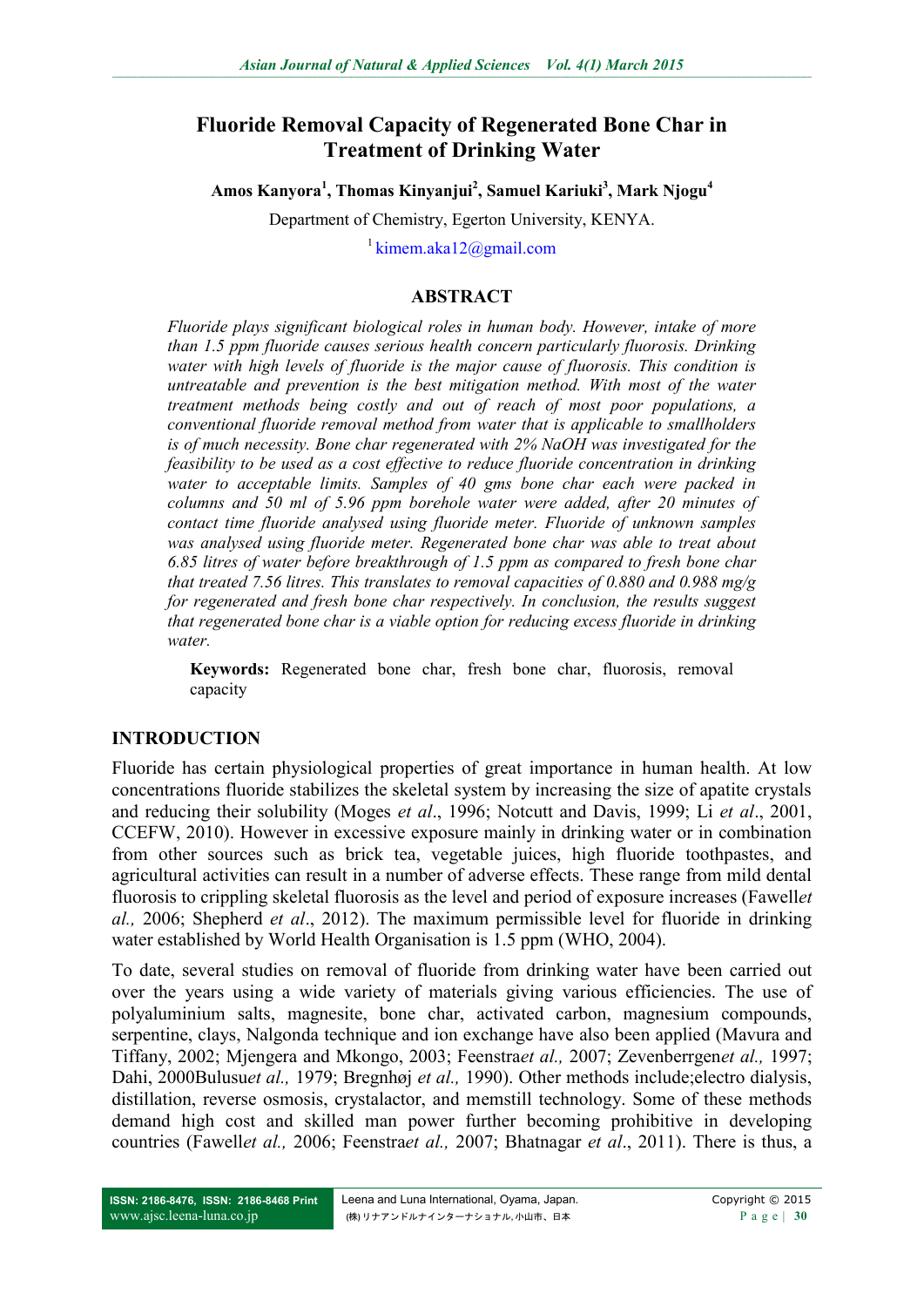dire need to develop some economical technology applicable at domestic levels to reduce the fluoride concentration from very high concentrations to acceptable concentrations in drinking water. Bone char defluoridation is simple to perform, usually inexpensive, and applicable for decentralized water treatment (Zhu *et al.,* 2011).

This study was to determine the capacity of 2% NaOH regenerated bone char. The effects of several reaction variables such as the initial fluoride ion concentration and volume of water were evaluated. The capacity of regenerated bone char was determined by batch experiments.

#### **METHODOLOGY**

#### **Materials**

Fresh brown-grey bone char of 0.63 to 2 mm diameter used for community and household filters commercially available in Catholic Diocese of Nakuru Water Quality Programme. Borehole water samples with 5.96 ppm fluoride collected within the Egerton University.

Fluoride stock solution1000 ppm prepared by weighing 2.21 grams NaF and putting it into a 1 litre volumetric flask. Distilled water was added to dissolve and then water was added to mark. Two-hundred, 100 and 10 ppm were prepared by serial dilution of 1000 ppm of stock solution.

Two percent NaOH solution was prepared by dissolving 20 g of NaOH pellets in 1000 mL distilled water.

# **Equipment**

Fluoride analysis was done using standard method (ALPHA, 1995). The concentration of fluoride ions in the solutions was determined using a selective electrode fluoride ion selective electrode Metrohm 6.0502.150 and reference electrode (Ag/AgCl) Metrohm 6.0733.100.

# **Regenerated Bone Char**

Fresh bone char was soaked with 100ppm fluoride solution in aplastic basin to saturate the bone char for five days and manual stirring done after every 24 hours. After saturation, it was followed by rinsing the bone char with tap water to remove all the free fluoride ions and it was finally dried. The process of regeneration was carried out by exposing the fluoride saturated bone char to 2% NaOH solution in batch through the column. Samples of the water output were taken at different times and analysed for F<sup>-</sup> concentration to ensure complete fluoride removal. Bone char was washed with distilled water to reduce pH and to remove all the free fluoride ions. Further, pH was reduced by use of 0.02M HCl enriched water up to pH of 7.84.pH was determined using the pH meter (Orion Combination pH 91-06).Finally excess acid was rinsed using distilled water. Effluent should have a pH of 6.5 to 8.5 according to WHO recommended values. Bone char was then dried for safe storage and use. From this experiment, regenerated bone char was obtained and used to study fluoride removal capacity and efficiency.

# *Capacity of Regenerated Bone Char*

The filter was made by packing a column with 40g of 2% NaOH regenerated bone char.50 ml borehole water containing 5.96 ppm initial fluoride concentration was added in each column and allowed a contact time of 20 minutes as recommended by Catholic Diocese of Nakuru Water Quality. The water coming out of the column was collected and its fluoride concentration tested until the output concentration was above 1.5 ppm. The water output in litres treated before breakpoint of 1.5 ppm was calculated.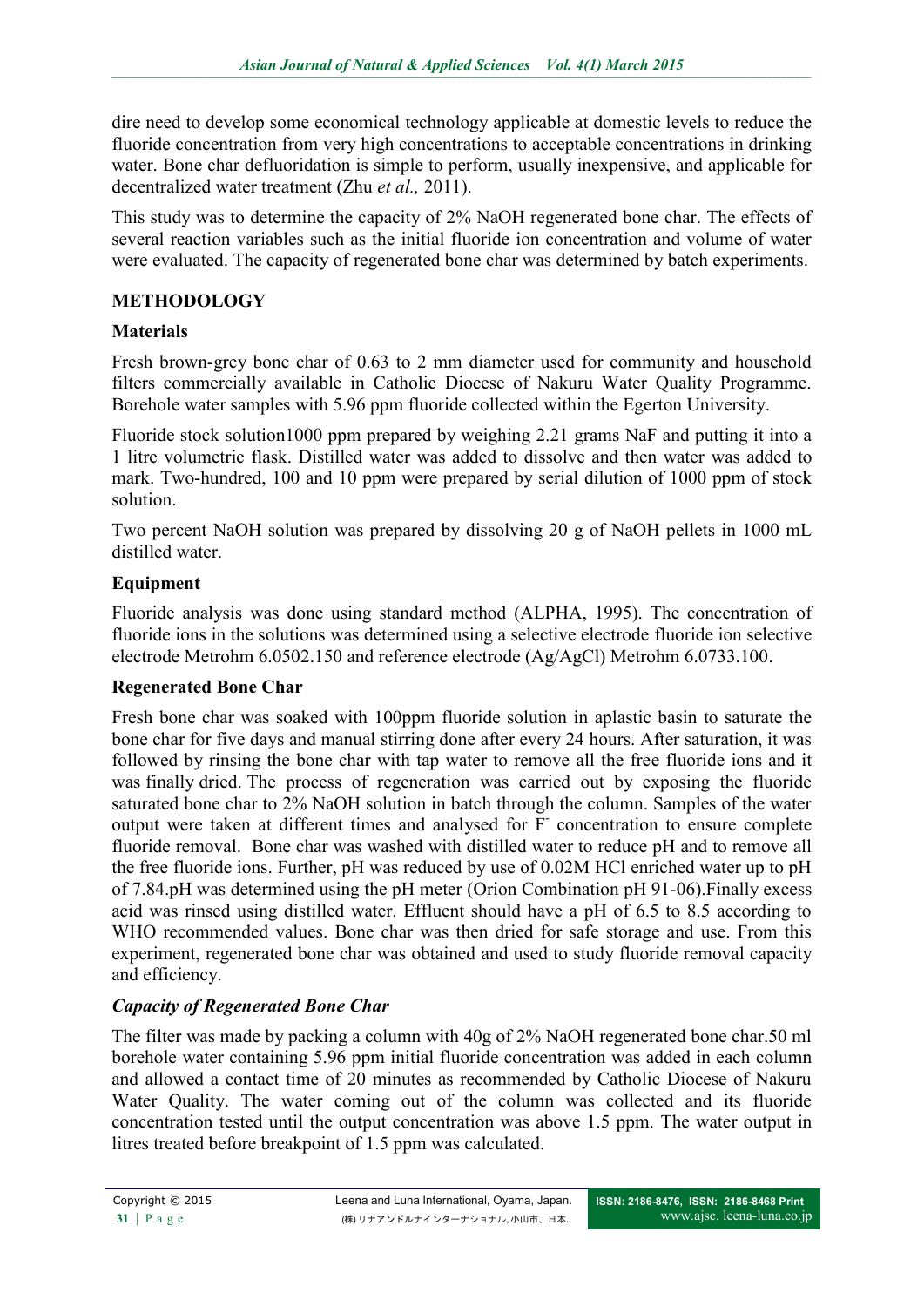The fluoride removal capacity was calculated using total amount of fluoride in water before treatment minus amount of fluoride in the treated water by dividing it with mass of bone char packed in the column.

The removal efficiency was calculated based on the following equation 3.2:

 $Q_t = [(S_0 - S_t)/S_0]^*100$  ……………… 3.2

Where  $Q_t$ = percentage removal efficiency,  $S_0$  = initial fluoride concentration (mg/l) and  $S_t$ =residual fluoride concentration (mg/l).The capacity and efficiency of regenerated bone char was compared to fresh bone char.

# **RESULTS**

# **Capacity of Regenerated Bone Char**

The optimum percentages of fluoride removal were 95.81, 92.45 and 94.63% for the fresh, regenerated and mixture bone char respectively. The results obtained were plotted as output fluoride concentration versus volume of treated water (Figure 1). The graph shows that the concentrations of fluoride removed was high in initial stages, and decreased up with time. This trend may be due to initially all the adsorbent sites being vacant and the solute gradient high for ion exchange but with time the number of sites decreases.



Figure 1. Fluoride concentration released as a function of the amount of treated water. Initial fluoride concentration of water 5.96 ppm.

Equations for the curves in figure 1:

$$
y = 0.014x^{2} + 0.060x + 0.246
$$
 (4.1)  

$$
y = 0.013x^{2} + 0.075x + 0.377
$$
 (4.2)  

$$
y = 0.017x^{2} + 0.036x + 0.363
$$
 (4.3)

For fresh, regenerated and mixture  $(1:1)$  bone char respectively. Where: Y= fluoride output from column in mg/l (ppm) and  $x=$  the volume in litres of water treated during the experiment. Integration of the above equations gives the volume of water treated. The amount of water treated before breakpoint of 1.5 ppm was 7.56, 6.85 and 7.18 litres for fresh, regenerated and mixture respectively. Total amount of fluoride in water before treatment was; 45.06, 42.79 and 40.83 ppm and after was; 5.53, 5.54 and 5.64 ppm for fresh, mixture and regenerated bone char respectively.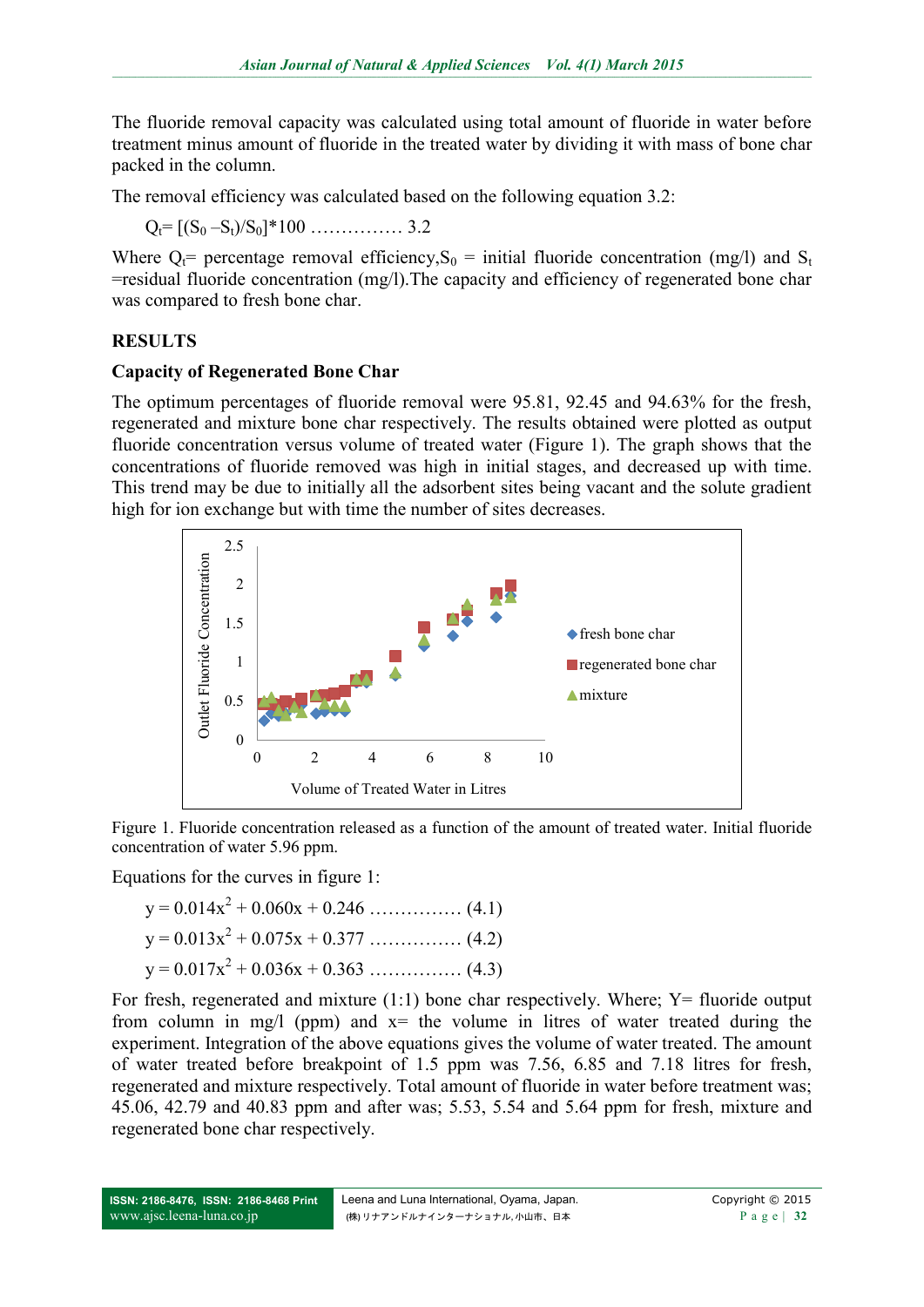| Volume<br>$\iota$<br><b>Treated</b><br>Water in<br>Litres | Fresh bone char                                     |                         | Regenerated bone char                        |                          | <b>Mixture</b>                                      |                         |
|-----------------------------------------------------------|-----------------------------------------------------|-------------------------|----------------------------------------------|--------------------------|-----------------------------------------------------|-------------------------|
|                                                           | Final<br>Fluoride<br>concentration<br><i>in ppm</i> | Efficienc<br>$y$ in $%$ | Final<br>Fluoride<br>concentration<br>in ppm | Efficienc<br>$y$ in $\%$ | Final<br>Fluoride<br>concentration<br><i>in ppm</i> | Efficienc<br>$y$ in $%$ |
| 0.25                                                      | $0.25 \pm 0.085$                                    | 95.81                   | $0.46 \pm 0.035$                             | 92.37                    | $0.50 \pm 0.099$                                    | 91.61                   |
| 0.50                                                      | $0.34 \pm 0.000$                                    | 94.30                   | $0.46 \pm 0.007$                             | 92.37                    | $0.55 \pm 0.035$                                    | 90.69                   |
| 0.75                                                      | $0.31 \pm 0.000$                                    | 94.80                   | $0.45 \pm 0.028$                             | 92.45                    | $0.38 \pm 0.014$                                    | 93.62                   |
| 1.00                                                      | $0.34 \pm 0.014$                                    | 94.30                   | $0.50 \pm 0.014$                             | 91.61                    | $0.32 \pm 0.042$                                    | 94.63                   |
| 1.30                                                      | $0.42 \pm 0.035$                                    | 93.04                   | $0.46 \pm 0.064$                             | 92.37                    | $0.43 \pm 0.007$                                    | 92.87                   |
| 1.55                                                      | $0.45 \pm 0.163$                                    | 92.53                   | $0.53 \pm 0.007$                             | 91.19                    | $0.36 \pm 0.028$                                    | 93.96                   |
| 2.05                                                      | $0.34 \pm 0.064$                                    | 94.38                   | $0.56 \pm 0.007$                             | 90.69                    | $0.58 \pm 0.113$                                    | 90.27                   |
| 2.35                                                      | $0.37 \pm 0.042$                                    | 93.79                   | $0.58 \pm 0.000$                             | 90.27                    | $0.47 \pm 0.057$                                    | 92.11                   |
| 2.70                                                      | $0.38 \pm 0.078$                                    | 93.71                   | $0.60 \pm 0.007$                             | 90.02                    | $0.44 \pm 0.021$                                    | 92.70                   |
| 3.05                                                      | $0.37 \pm 0.085$                                    | 93.79                   | $0.63 \pm 0.014$                             | 89.43                    | $0.44 \pm 0.035$                                    | 92.70                   |
| 3.45                                                      | $0.74 \pm 0.021$                                    | 87.67                   | $0.77 \pm 0.021$                             | 87.16                    | $0.79 \pm 0.212$                                    | 86.74                   |
| 3.80                                                      | $0.74 \pm 0.028$                                    | 87.58                   | $0.83 \pm 0.021$                             | 86.16                    | $0.78 \pm 0.035$                                    | 87.00                   |
| 4.80                                                      | $0.83 \pm 0.071$                                    | 86.07                   | $1.08 \pm 0.035$                             | 81.96                    | $0.87 \pm 0.078$                                    | 85.49                   |
| 5.80                                                      | $1.21 \pm 0.021$                                    | 79.78                   | $1.45 \pm 0.092$                             | 75.76                    | $1.29 \pm 0.042$                                    | 78.36                   |
| 6.80                                                      | $1.34 \pm 0.106$                                    | 77.60                   | $1.55 \pm 0.127$                             | 73.99                    | $1.57 \pm 0.000$                                    | 73.66                   |
| 7.30                                                      | $1.53 \pm 0.021$                                    | 74.41                   | $1.67 \pm 0.057$                             | 71.98                    | $1.75 \pm 0.028$                                    | 70.64                   |
| 8.30                                                      | $1.58 \pm 0.163$                                    | 73.57                   | $1.89 \pm 0.035$                             | 68.37                    | $1.81 \pm 0.071$                                    | 69.63                   |
| 8.80                                                      | $1.86 \pm 0.262$                                    | 68.88                   | 1.99±0.021                                   | 66.69                    | $1.84 \pm 0.049$                                    | 69.21                   |

**Table 1. Efficiency of Regenerated, Fresh and Mixture (1:1) Bone Char**

#### **DISCUSSION**

The efficiency of regenerated bone char was compared to fresh bone char and results have showed that there was no significant difference at 95% confidence interval. This is in agreement with previous experiments carried out (Kaseva, 2006). That is, the first regenerated bone char was capable of removing fluoride from drinking water to meet the Kenyan and WHO recommended values of 1.5 ppm. It indicated that a large part of the hydroxyapatite structure is not damaged during the regeneration process. Mixing of regenerated and fresh bone char does not add any advantage in improving the efficiency of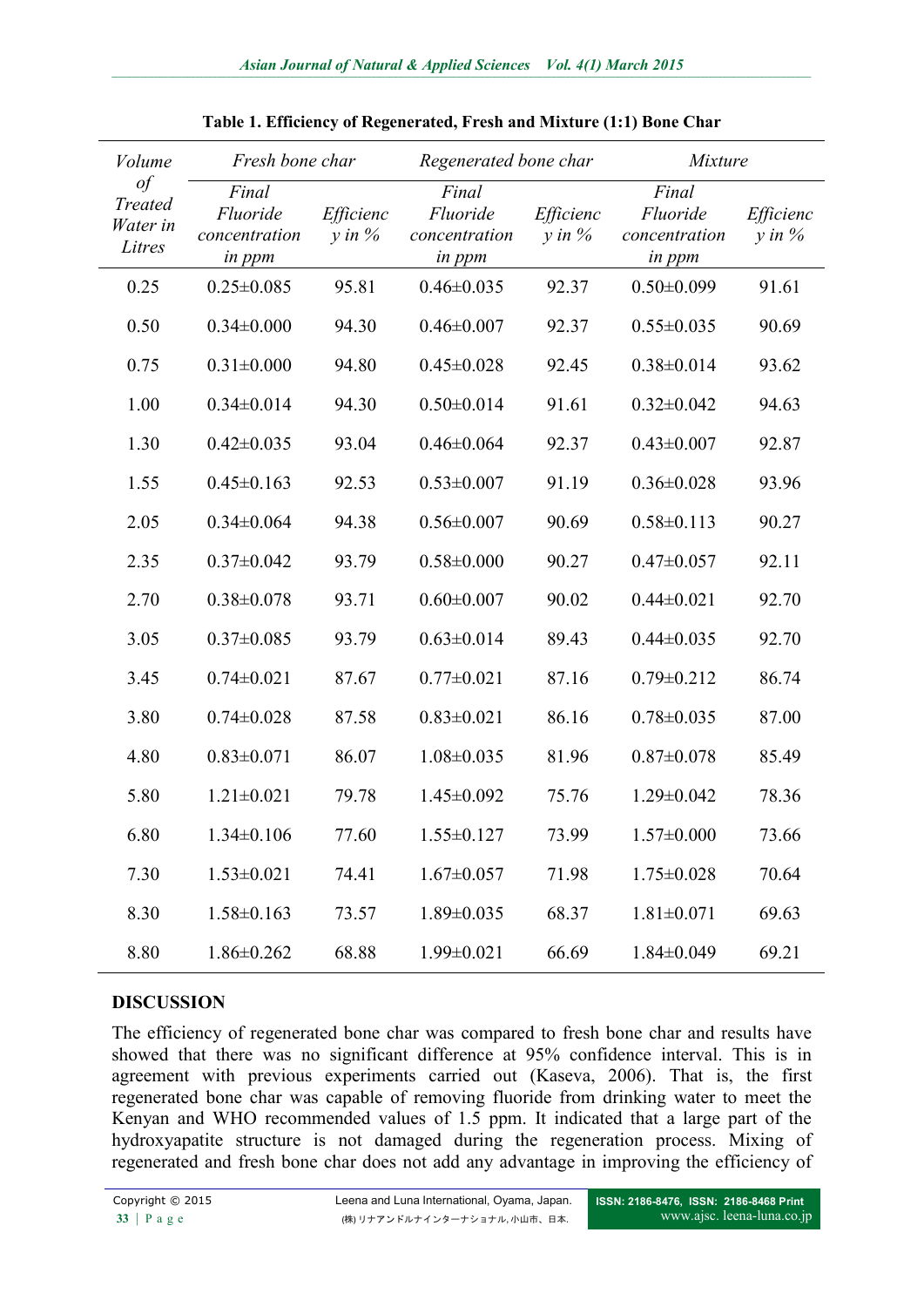bone char, that is the efficiency of mixture and that of regenerated bone char was not statistically different.

The useful removal capacity of the bone char was defined as the volume of treated water before the breakthrough point at concentration of 1.5 ppm (Bhargava, 1997). The amount of fluoride retained in bone char at  $C<sub>o</sub>$  of 5.96 mg F/L for regenerated bone char, fresh bone char and mixture of bone char were 35.19 mg F, 39.53 mg F, and 37.25 mgF respectively. This corresponds to removal capacities of about 0.880, 0.988 and 0.932 mg/g respectively which is equivalent to 0.880 0.988 and 0.932 g/kg. This showed that the removal capacity has decreased by 10.93% only. The capacities found in this experiment were smaller but in the same order of magnitude. This suggests that results from different tests of bone char may not be directly comparable due to variations in the design of the experiments. The estimated removal capacities from small-scale experiments can therefore not be used as an exact determination of the capacities. They are however very useful for the purpose of comparing different types of bone chars and can rank them by quality for adsorption (Albertus *et al.*, 2000). This work was to compare the regenerated and fresh bone char with respect to their capacity to remove fluoride.

Some adsorption of fluoride occurs onto the activated carbon, although the primary uptake reaction is believed to be ion exchange between hydroxyapatite and fluoride resulting in formation of fluoroapatite (Bregnhøj and Dahi, 1995; Crittenden *et al*., 2005).

$$
Ca_{10}(PO_4)_6(OH)_2 + 2F \longrightarrow Ca_{10}(PO_4)_6F_2 + 2OH
$$

Bone char is also soluble in acid, due to this; some of its efficiency could have been lost during acid neutralization of sodium hydroxide used for regeneration.

#### **CONCLUSIONS**

Based on these results, the regenerated bone char is a potential material that can be used in communities where fluoride concentration in the water system is above the recommended level. Considering that these communities constitute a poor population that constitute a nonlucrative sector for water treatment method development and investment, this study goes a long way in preventing health complications like fluorosis, neurological problems and allergic manifestations.

#### **ACKNOWLEDGEMENT**

The authors are thankful for the funding provided by Egerton University and Catholic Diocese of Nakuru Defluoridation Company for providing bone char and for fluoride analysis.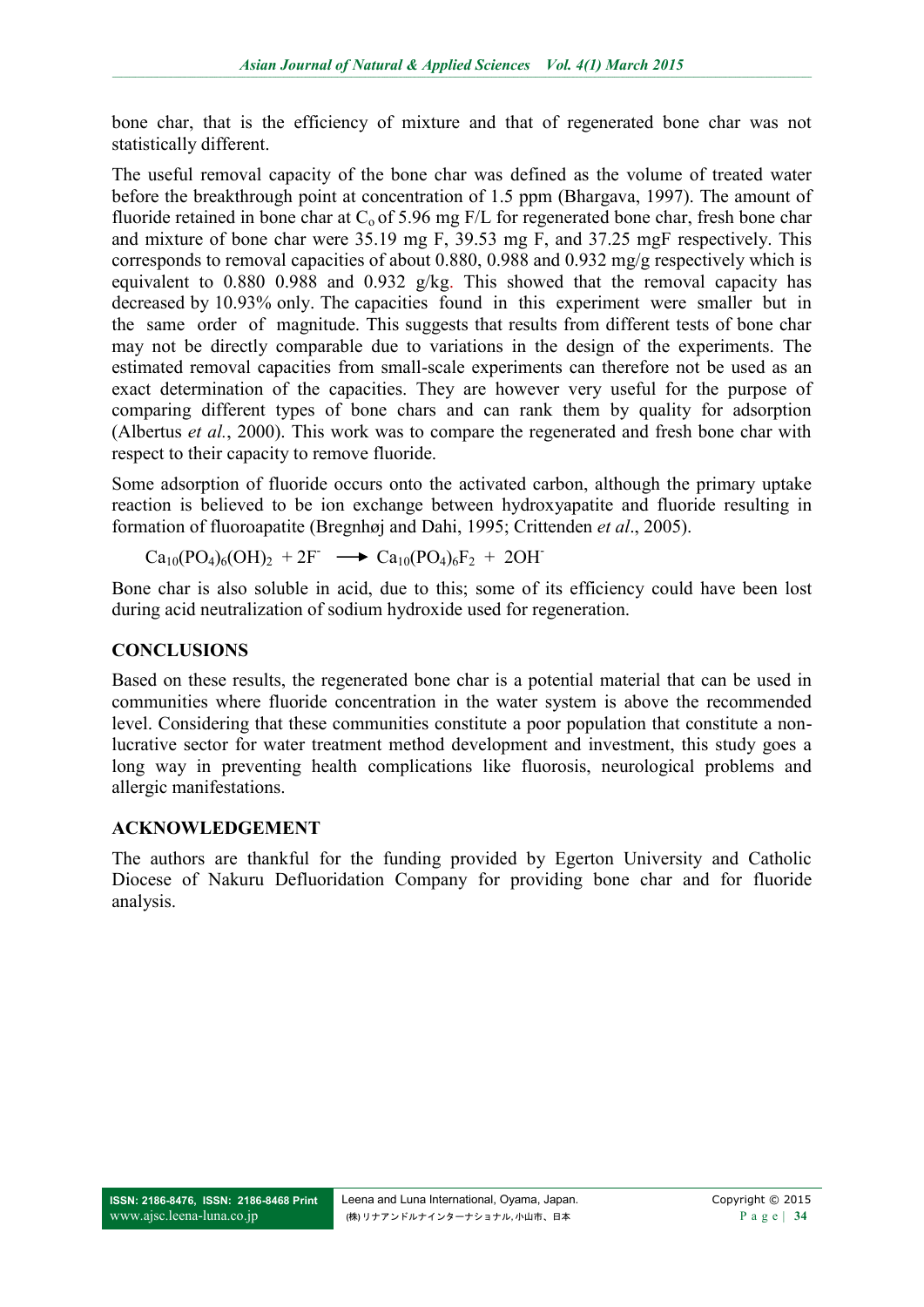#### **REFERENCES**

- [1] Albertus, J., Bregnhøj, H., & Kongpun, M. (2000). Bone Char Quality and Defluoridation Capacity in Contact Precipitation. 3<sup>rd</sup> International Workshop on *Fluorosis Prevention and Defluoridation of Water, November 20th -24th 2000, Chaing Mai, Thailand,* pp. 61‐72.
- [2] APHA, (1995). *Standard Methods for the Examination of Water and Wastewater*. American Public Health Association, Washington, DC, USA.
- [3] Bhatnagar, A., Kumar, E., & Sillanpää, M. (2011). Fluoride removal from water by adsorption: A Review. *Chemical Engineering Journal*, *171*, 811–840.
- [4] Bregnhøj, H and Dahi, E. (1995). Kinetics of Uptake of Fluoride on Bone Char in Batch. *Proceedings of the 1st International Workshop on Fluorosis and Defluoridation of Water, Ngurdoto, Tanzania.* pp.96-103.
- [5] Bregnhøj, H. (1995). Processes and kinetics of defluoridation of drinking water using bone char, PhD thesis. *Institute of Environmental Science and Engineering.* Lyngby, technical university of Denmark, 112. pp.10-16.
- [6] Bregnhøj, H., Norremark, E. T., & Orio, L. (1990).*Field Study Report, Center for Developing Countries,* Technical University of Denmark, Copenhagen. pp. 84-90.
- [7] Bulusu, K. R., Sundaresan, B., Pathak, B. N., & Nawlakhe, W. G. (1979).Fluorides in water, defluoridation methods and their limitations. *Journal of the Institution of Engineers India, 60,* 1–25.
- [8] Christoffersen, J., Christoffersen, M. R., Larsen, R. M., & Moller, J. (1991). Regeneration by surface coating of bone char used for defluoridation of water. *Water research*, *25*, 227-229.
- [9] Consultative Committee on Excess Fluoride in Water (CCEF). (2010). Excess fluoride in water. *Report of the consultative committee Kenya Bureau of Standards,* Nairobi. pp. 8-43.
- [10] Crittenden, J. C., Rhodes T., David W. H., Kerry J. H., and George T. (2005). *Water Treatment: Principles and Design.* New York: John Wiley and Sons, Inc.
- [11] Dahi, E. (2000). The State of the Art of Small Community Defuloridation of Drinking Water. *3rd International Workshop on Fluorosis and Defluoridation of Water. Chiang Mai, Thailand* (pp. 137‐167).
- [12] Fawell, J., Bailey, K., Chilton, J., Dahi, E., Fawtrell, L., & Magara, Y. (2006). World Health Organization (WHO). *Fluoride in Drinking water* (pp. 138-167).
- [13] Feenstra, L., Vasak, L., & Griffoen, J. (2007). Fluoride in groundwater. *International groundwater resources assessment centre (IGRAC)* (pp. 2-8).
- [14] Jacobsen, P., & Dahi, E. (1997). Charcoal packed furnace for low-tech charring of bone. *2nd International Workshop on Fluorosis and Defluoridation of Water.* Nazareth, Ethiopia (pp.151‐155).
- [15] Jacobsen, P., & Muller, K. (2007 a). CDN's experiences in producing bone char*. Technical Report* (pp. 1-8).
- [16] Jacobsen, P., & Muller, K. (2007 b).CDN's experiences on a household scale. *Technical Report* (pp. 1-10).